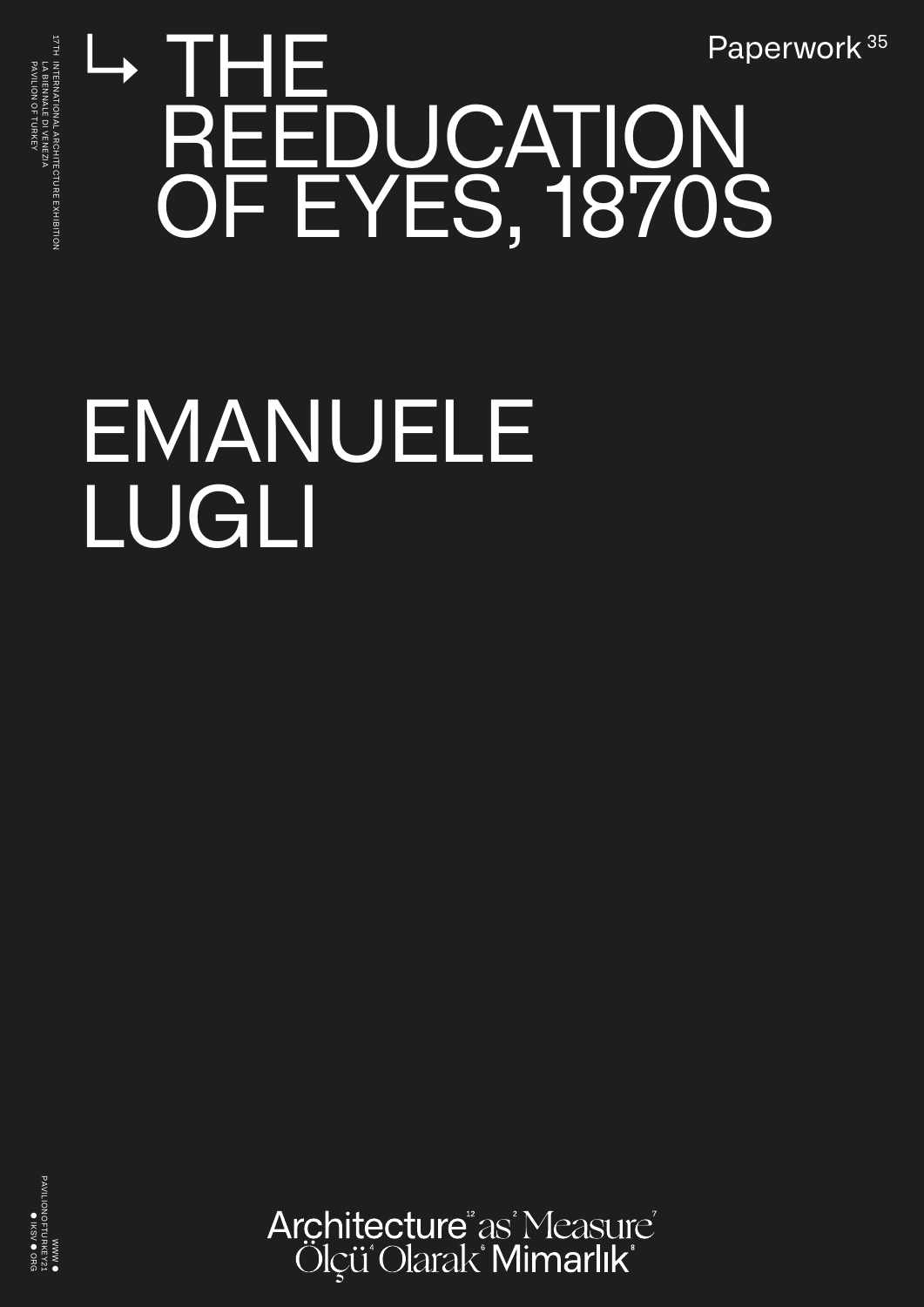Words by: EMANUELE LUGLI

 $(1/1.1)$ La présente convention sera ratifiée suivant les Lois constitutionnelles particulières à chaque Etal; les ratifications en seront ichangées à Paris dans le délai Son Excellence le Président de la République de six mois ou plus tot, si faire se peut. Elle sera mise Française, Sa Majesté l'Impereur d'allemagne a execution à partir du 1er Janvier 1876. Sa Majeste Vennereur d'Autriche Gengrie En foi de guoi, les Plémpotentiaires respectifs Sa Majeste le Roi des Belges, Sa Majeste l'ont signée ety ont apposé le cachet de leure l'Empereur du Brésil Son Excellence le armin Président de la Consédération Argentine Sa Tait à Paris, le 20 Mai 1875. Majesté le Roi de Danemark, Sa Majeste le Roi d'Espagne, Son Excellence le therare Président des états Unis d'Amérique, Sa C. de Maas Majesté le Koi d'Italie, Son Excellence le Président de la République du Pirou Sa Majesté le Roi de Portugal et des algarres, Sa Májesté l'Impereur de toutes les Russies, Sa Majesté le Roi de Suède et de Norvége, Son Excellence les Ushentok Président de la Confédération Suisse, Sa Majesté l'Empereur des Ottomanie es Son Excellence le Président de la République de Vénéruéla desirant assurer l'unification internationale

The Meter Convention of 1875, signed by seventeen heads of state, including "His Majesty the King of Italy" (Sa Majesté le Roi d'Italie) and "His Majesty the Emperor of the Ottomans" (Sa Majesté l'Empereur des Ottomans). French Ministry of Foreign Affairs at 37 Quai d'Orsay, Paris. Bureau international des poids et mesures, BIPM. Archives du Ministère des Affaires étrangères – La Courneuve.

Sometimes dates do not reveal that much besides providing a convenient, if misleading, sense of beginning.

This seems to be the case for May 20, 1875—the date of the muchcelebrated metric convention, when seventeen countries (including the Ottoman Empire and Italy) agreed to adopt the metric system to spur commerce and facilitate technological cooperation. The date is often heralded as an important steppingstone in the history of globalization, but it is now clear that the event was mostly a diplomatic gesture since the signatory countries had already adopted the new standard. The architects of the Italian states were forced to use it under Napoleon's rule and extended its employment even after his exile, pleased as they were to finally rely on a standard that enabled to overcome regional divisions. In 1861, with the unification of the peninsula, the meter became the official standard of the new nation of Italy. The Ottoman Empire adopted it in 1869, retiring the arşın ((نيشرآ), the length employed by architects until then.

So, the 1875 meeting simply acknowledged practices that had already been endorsed by the individual governments and hardly marked a new beginning. Changing measurement, however, was hard: it required the rewiring of the brains of all the communities that make up a nation. Eyes had to be reeducated, too, since measurements are not just quantitative descriptors of the real, but epistemological tools, the very filters by which reality is experienced. And once the perceptual modules changed, so did the buildings and the shapes of cities. Doorframes widened, floors raised: everything adjusted to the divisions and the multiples of the new system. The process was far from smooth. Many people put up a fight, and both countries went through decades of resistance since changing measurement is always a change of the self.